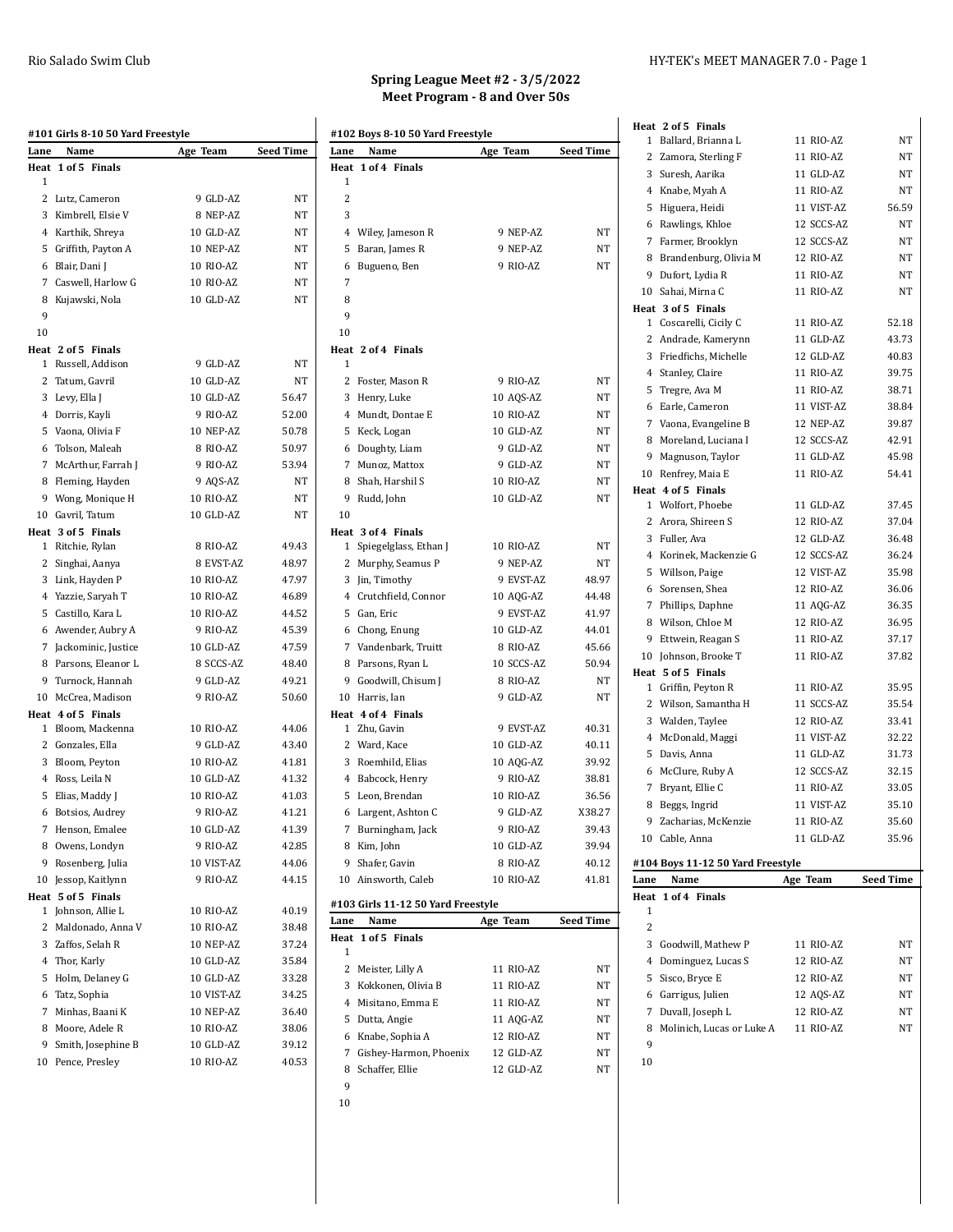|              | Heat 2 (#104 Boys 11-12 50 Yard Freestyle) |            |           |
|--------------|--------------------------------------------|------------|-----------|
| $\mathbf{1}$ | Costello, Tristan J                        | 12 RIO-AZ  | NT        |
|              | 2 Chadwick, Corwyn M                       | 12 RIO-AZ  | NT        |
|              | 3 Koglmeier, Michael                       | 11 RIO-AZ  | <b>NT</b> |
|              | 4 Nigam, Aviral                            | 12 EVST-AZ | NT        |
|              | 5 Kottur, Anish                            | 11 GLD-AZ  | 56.33     |
|              | 6 Arunkumar, Arjun                         | 11 RIO-AZ  | 1:15.60   |
|              | 7 Pagazani, Lucas                          | 12 GLD-AZ  | NT        |
|              | 8 Praveen, Ishaan                          | 11 RIO-AZ  | NT        |
| 9            | Larson, Nate R                             | 12 RIO-AZ  | NT        |
|              | 10 Dutt, Vishal                            | 11 GLD-AZ  | <b>NT</b> |
|              | Heat 3 of 4 Finals                         |            |           |
|              | 1 Leybovich, Aaron                         | 12 GLD-AZ  | 49.99     |
|              | 2 Narayan, Yash                            | 11 NEP-AZ  | 40.08     |
|              | 3 Parker, Rhody P                          | 11 RIO-AZ  | 36.83     |
|              | 4 Quintana Spagnol, Leonardo               | 11 GLD-AZ  | 36.12     |
|              | 5 Jones, Henry T                           | 12 RIO-AZ  | 35.37     |
|              | 6 Ward, Kingston                           | 11 GLD-AZ  | 35.48     |
|              | 7 Quintana Spagnol, Diego                  | 11 GLD-AZ  | 36.50     |
|              | 8 Hannan, Alex                             | 11 VIST-AZ | 36.85     |
| 9            | Moyer, Ryan                                | 12 GLD-AZ  | 47.66     |
|              | 10 Bartlett. Michael                       | 11 GLD-AZ  | 55.77     |
|              | Heat 4 of 4 Finals                         |            |           |
|              | 1 Hartranft, Aidan                         | 11 GLD-AZ  | 35.25     |
|              | 2 Allen, Matthew                           | 12 GLD-AZ  | 34.69     |
|              | 3 Meyer, Sebastian                         | 12 RIO-AZ  | 34.19     |
|              | 4 Boujaou, Ayman                           | 12 GLD-AZ  | 33.93     |
|              | 5 Lopez Anchia, Javier                     | 12 GLD-AZ  | 31.07     |
|              | 6 Mullenaux. Mark A                        | 12 RIO-AZ  | 33.56     |
|              | 7 Jeras, Niko                              | 12 RIO-AZ  | 34.10     |
|              | 8 Hassell, Wynston                         | 12 RIO-AZ  | 34.47     |
|              | 9 Elbirt, Marc W                           | 12 NEP-AZ  | 35.19     |
| 10           | Barnes, Brayden                            | 12 RIO-AZ  | 35.32     |

#### **#105 Girls 13 & Over 50 Yard Freestyle**

| Lane           | Name                     | Age Team   | <b>Seed Time</b> |
|----------------|--------------------------|------------|------------------|
|                | Heat 1 of 3 Finals       |            |                  |
| 1              |                          |            |                  |
| $\overline{c}$ |                          |            |                  |
| 3              | Deshpande, Shreya        | 13 GLD-AZ  | NT               |
| 4              | Johnson, Kate L          | 14 RIO-AZ  | NT               |
| 5              | Burnett, Courtney        | 13 SCCS-AZ | 42.02            |
| 6              | Hutchison, Hailey N      | 13 RIO-AZ  | 44.28            |
| 7              | Swaim, Layla S           | 14 RIO-AZ  | NT               |
| 8              | Spiegelglass, Aishlynn K | 13 RIO-AZ  | <b>NT</b>        |
| 9              |                          |            |                  |
| 10             |                          |            |                  |
|                | Heat 2 of 3 Finals       |            |                  |
| $\mathbf{1}$   | Sherlin, Mariska A       | 13 RIO-AZ  | 37.32            |
| 2              | Rasmussen, Reagan        | 13 SCCS-AZ | 36.44            |
|                | 3 Zhu, Natalie           | 13 EVST-AZ | 35.47            |
| 4              | Pearson, Kaitlyn         | 13 GLD-AZ  | 34.25            |
| 5              | Smith, Olive             | 13 VIST-AZ | 33.82            |
|                | 6 Anderson, Toree        | 13 GLD-AZ  | 34.05            |
| 7              | Bartlett, Madison        | 13 GLD-AZ  | 34.90            |
|                | 8 Luo, Hannah            | 13 EVST-AZ | 36.43            |
| 9              | Nunn, Camrynn            | 13 GLD-AZ  | 36.99            |
| 10             | Ray, Sadie T             | 14 RIO-AZ  | 40.07            |

# **Spring League Meet #2 - 3/5/2022 Meet Program - 8 and Over 50s**

|                | Heat 3 of 3 Finals                    |            |                  |
|----------------|---------------------------------------|------------|------------------|
| 1              | Fishman, Hannah C                     | 13 GLD-AZ  | 32.42            |
|                | 2 Savoy, Hawa K                       | 13 GLD-AZ  | 32.01            |
|                | 3 Ross, Cailyn                        | 13 GLD-AZ  | 30.63            |
|                | 4 Lanigan, Esmeralda                  | 13 GLD-AZ  | 30.14            |
|                | 5 Valentini, Vittoria K               | 14 GLD-AZ  | 29.71            |
|                | 6 Lane, Grace M                       | 13 GLD-AZ  | 29.78            |
|                | 7 Lipp, Megan                         | 13 GLD-AZ  | 30.29            |
|                | 8 Silverio, Perla P                   | 16 NEP-AZ  | 31.78            |
|                | 9 Sherman, Toni L                     | 14 RIO-AZ  | 32.36            |
|                | 10 Roldan, Madison                    | 14 GLD-AZ  | 32.55            |
|                | #106 Boys 13 & Over 50 Yard Freestyle |            |                  |
| Lane           | Name                                  | Age Team   | <b>Seed Time</b> |
|                | Heat 1 of 2 Finals                    |            |                  |
| 1              |                                       |            |                  |
| $\overline{2}$ |                                       |            |                  |
| 3              |                                       |            |                  |
|                | 4 Arnett, Jack R                      | 13 SCCS-AZ | NT               |
| 5              | Arnett, Sam D                         | 13 SCCS-AZ | NT               |
|                | 6 William, Brighton                   | 13 AQS-AZ  | NT               |
| 7              | Rugg, Davis                           | 16 RIO-AZ  | NΤ               |
| 8              |                                       |            |                  |
| 9              |                                       |            |                  |
| 10             |                                       |            |                  |
|                | Heat 2 of 2 Finals                    |            |                  |
| 1              | Tyagi, Aditya                         | 14 AQS-AZ  | NT               |
|                | 2 Lair, Max                           | 13 AQS-AZ  | NT               |
|                | 3 Amburgey, Jayden R                  | 13 RIO-AZ  | 44.08            |
|                | 4 Becki, Tye O                        | 13 RIO-AZ  | 32.02            |
|                | 5 Elbirt, Ben L                       | 14 NEP-AZ  | 30.00            |
|                | 6 Gutierrez, Joseph                   | 14 AQG-AZ  | 31.69            |
|                | 7 Anderson, Amir O                    | 13 RIO-AZ  | 35.57            |
|                | 8 Vo, Donovan T                       | 14 GLD-AZ  | 47.99            |
|                | 9 Rawlings, Tagg T                    | 15 SCCS-AZ | NT               |
|                | 10 Harrison, Brayden                  | 13 AQS-AZ  | NT               |
|                | #107 Girls 8-10 50 Yard Backstroke    |            |                  |
| Lane           | Name                                  | Age Team   | <b>Seed Time</b> |
| Heat           | 1 of 5 Finals                         |            |                  |
| 1              |                                       |            |                  |
| 2              |                                       |            |                  |
| 3              |                                       |            |                  |
|                | 4 Kimbrell, Elsie V                   | 8 NEP-AZ   | NΤ               |
|                | 5 Blair, Dani J                       | 10 RIO-AZ  | NΤ               |
|                | 6 Caswell, Harlow G                   | 10 RIO-AZ  | NT               |
|                | 7 Karthik, Shreya                     | 10 GLD-AZ  | NΤ               |
| 8              |                                       |            |                  |
| $\Omega$       |                                       |            |                  |

|    | Kai ulik, Jili Eya | TA ATA-W          | 14 L    |
|----|--------------------|-------------------|---------|
| 8  |                    |                   |         |
| 9  |                    |                   |         |
| 10 |                    |                   |         |
|    | Heat 2 of 5 Finals |                   |         |
|    | 1 Lutz, Cameron    | 9 GLD-AZ          | NT      |
|    | 2 Singhai, Aanya   | 8 EVST-AZ         | NT      |
|    | 3 Gavril, Tatum    | 10 GLD-AZ         | NT      |
| 4  | Dorris, Kayli      | 9 RIO-AZ          | 1:14.41 |
| 5. | Ritchie, Rylan     | 8 RIO-AZ          | 1.01.84 |
|    | 6 Levy, Ella J     | 10 GLD-AZ         | 1:07.39 |
| 7  | Kujawski, Nola     | 10 GLD-AZ         | NT      |
| 8  | Tatum, Gavril      | 10 GLD-AZ         | NT      |
| 9  | Russell, Addison   | 9 GLD-AZ          | NT      |
| 10 | Rosenberg, Julia   | <b>10 VIST-AZ</b> | NT      |

| Heat 3 of 5 Finals                 |            |                  |
|------------------------------------|------------|------------------|
| 1 Yazzie, Saryah T                 | 10 RIO-AZ  | 1:00.77          |
| 2 Turnock, Hannah                  | 9 GLD-AZ   | 56.86            |
| 3 Gonzales, Ella                   | 9 GLD-AZ   | 56.59            |
| 4 Herrig, Malia                    | 8 RIO-AZ   | 55.72            |
| 5 Link, Hayden P                   | 10 RIO-AZ  | 54.85            |
| 6 Owens, Londyn                    | 9 RIO-AZ   | 54.90            |
| 7 Elias, Maddy J                   | 10 RIO-AZ  | 56.31            |
| 8 Parsons, Eleanor L               | 8 SCCS-AZ  | 56.81            |
| 9 Jackominic, Justice              | 10 GLD-AZ  | 58.34            |
| 10 Vaona, Olivia F                 | 10 NEP-AZ  | 1:01.50          |
| Heat 4 of 5 Finals                 |            |                  |
| 1 Awender, Aubry A                 | 9 RIO-AZ   | 52.57            |
| 2 Smith, Josephine B               | 10 GLD-AZ  | 51.91            |
| 3 Moore, Adele R                   | 10 RIO-AZ  | 51.57            |
| 4 Castillo, Kara L                 | 10 RIO-AZ  | 50.57            |
| 5 Tinnin, Kyla P                   | 9 NEP-AZ   | 50.31            |
| 6 Allen, Neveya                    | 9 RIO-AZ   | 50.56            |
| 7 Henson, Emalee                   | 10 GLD-AZ  | 50.96            |
| 8 Jessop, Kaitlynn                 | 9 RIO-AZ   | 51.78            |
| 9 Bloom, Peyton                    | 10 RIO-AZ  | 51.92            |
| 10 McArthur, Farrah J              | 9 RIO-AZ   | 54.66            |
| Heat 5 of 5 Finals                 |            |                  |
| 1 Gibbons, Abby                    | 10 RIO-AZ  | 49.53            |
| 2 Botsios, Audrey                  | 9 RIO-AZ   | 46.84            |
| 3 Thor, Karly                      | 10 GLD-AZ  | 45.70            |
| 4 Tatz, Sophia                     | 10 VIST-AZ | 41.87            |
| 5 Holm, Delaney G                  | 10 GLD-AZ  | 41.09            |
| 6 Minhas, Baani K                  | 10 NEP-AZ  | 41.49            |
| 7 Ross, Leila N                    | 10 GLD-AZ  | 45.47            |
|                                    |            |                  |
| 8 Maldonado, Anna V                | 10 RIO-AZ  | 45.77            |
| 9 Zaffos, Selah R                  | 10 NEP-AZ  | 48.46            |
| 10 Germie, Mikaela                 | 8 RIO-AZ   | 50.07            |
| #108 Boys 8-10 50 Yard Backstroke  |            |                  |
| Lane<br>Name                       | Age Team   | <b>Seed Time</b> |
| Heat 1 of 3 Finals                 |            |                  |
| 1                                  |            |                  |
| 2                                  |            |                  |
| 3 Henry, Luke                      | 10 AQS-AZ  | NT               |
| 4 Baran, James R                   | 9 NEP-AZ   | NT               |
| 5 Doughty, Liam                    | 9 GLD-AZ   | NΤ               |
| 6 Munoz, Mattox                    | 9 GLD-AZ   | NΤ               |
| 7 Gan, Eric                        | 9 EVST-AZ  | NΤ               |
| 8 Keck, Logan                      | 10 GLD-AZ  | NΤ               |
| 9                                  |            |                  |
| 10                                 |            |                  |
| Heat 2 of 3 Finals                 |            |                  |
| Goodwill, Chisum J<br>$\mathbf{1}$ | 8 RIO-AZ   | NΤ               |
| 2 Wiley, Jameson R                 | 9 NEP-AZ   | NΤ               |
| 3 Murphy, Seamus P                 | 9 NEP-AZ   | NΤ               |
| 4 Parsons, Ryan L                  | 10 SCCS-AZ | NΤ               |
| 5 Jin, Timothy                     | 9 EVST-AZ  | NT               |
| 6 Zhu, Gavin                       | 9 EVST-AZ  | NΤ               |
| 7 Rudd, John                       | 10 GLD-AZ  | NΤ               |
| 8 Largent, Ashton C                | 9 GLD-AZ   | XNT              |
| 9 Harris, Ian                      | 9 GLD-AZ   | NΤ               |
| 10 Foster, Mason R                 | 9 RIO-AZ   | NΤ               |
|                                    |            |                  |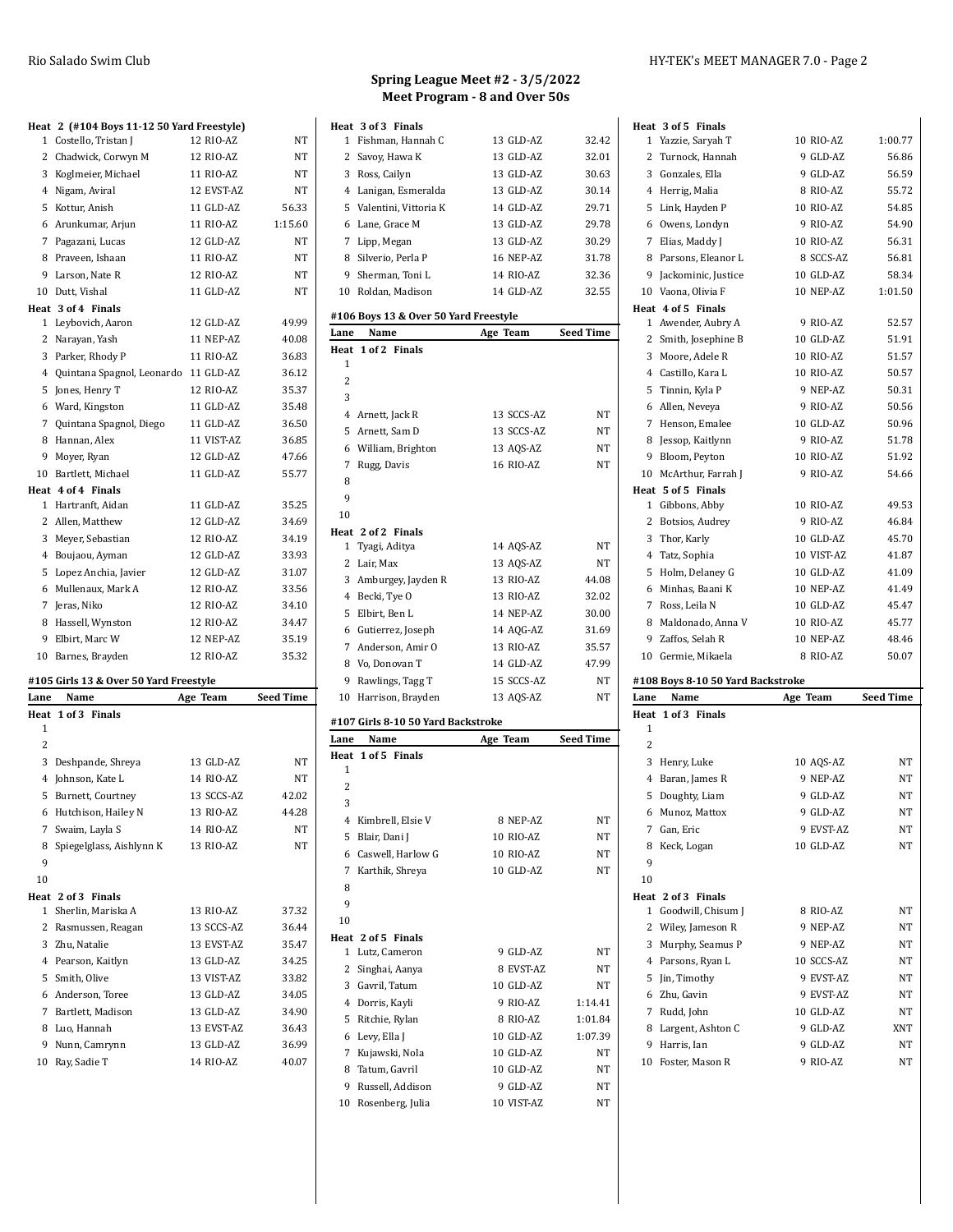### **Heat 3 (#108 Boys 8-10 50 Yard Backstroke)** Ainsworth, Caleb 10 RIO-AZ 55.35 Chong, Enung 10 GLD-AZ 52.18 Kim, John 10 GLD-AZ 50.01 Ward, Kace 10 GLD-AZ 48.37 Leon, Brendan 10 RIO-AZ 45.00 Babcock, Henry 9 RIO-AZ 47.96 Shafer, Gavin 8 RIO-AZ 49.47 Roemhild, Elias 10 AQG-AZ 51.16 Crutchfield, Connor 10 AQG-AZ 53.76 Bugueno, Ben 9 RIO-AZ 1:01.39 **#109 Girls 11-12 50 Yard Backstroke Lane Name Age Team Seed Time Heat 1 of 5 Finals** Sahai, Mirna C 11 RIO-AZ NT Knabe, Sophia A 12 RIO-AZ NT Dufort, Lydia R 11 RIO-AZ NT **Heat 2 of 5 Finals** Dutta, Angie 11 AQG-AZ NT 2 Misitano, Emma E 11 RIO-AZ NT 3 Kokkonen, Olivia B 11 RIO-AZ NT 4 Renfrey, Maia E 11 RIO-AZ NT Gishey-Harmon, Phoenix 12 GLD-AZ NT Farmer, Brooklyn 12 SCCS-AZ NT 7 Ballard, Brianna L 11 RIO-AZ NT 8 Schaffer, Ellie 12 GLD-AZ NT 9 Meister, Lilly A 11 RIO-AZ NT

| $\mathbf{1}$ | Knabe, Myah A          | 11 RIO-AZ  | NT      |
|--------------|------------------------|------------|---------|
|              | 2 Coscarelli, Cicily C | 11 RIO-AZ  | 1:05.14 |
|              | 3 Moreland, Luciana I  | 12 SCCS-AZ | 57.47   |
|              | 4 Stanley, Claire      | 11 RIO-AZ  | 53.60   |
|              | 5 Andrade, Kamerynn    | 11 GLD-AZ  | 51.24   |
|              | 6 Vaona, Evangeline B  | 12 NEP-AZ  | 51.57   |
|              | 7 Magnuson, Taylor     | 11 GLD-AZ  | 55.16   |
| 8            | Higuera, Heidi         | 11 VIST-AZ | 1:00.19 |
|              | 9 Suresh, Aarika       | 11 GLD-AZ  | NT      |
|              | 10 Zamora, Sterling F  | 11 RIO-AZ  | NT      |
|              | Heat 4 of 5 Finals     |            |         |
| $\mathbf{1}$ | Wolfort, Phoebe        | 11 GLD-AZ  | 49.80   |
|              | 2 Wilson, Chloe M      | 12 RIO-AZ  | 48.30   |
| 3            | Beggs, Ingrid          | 11 VIST-AZ | 46.08   |
| 4            | Johnson, Brooke T      | 11 RIO-AZ  | 45.30   |
| 5            | Griffin, Peyton R      | 11 RIO-AZ  | 43.75   |
| 6            | Phillips, Daphne       | 11 AQG-AZ  | 44.93   |
| 7            | Scott, Kayden          | 11 RIO-AZ  | 45.68   |
| 8            | Friedfichs, Michelle   | 12 GLD-AZ  | 47.90   |
| 9            | Cable, Anna            | 11 GLD-AZ  | 48.69   |

10 Ettwein, Reagan S 11 RIO-AZ 50.66

# **Spring League Meet #2 - 3/5/2022 Meet Program - 8 and Over 50s**

|      | Heat 5 of 5 Finals                 |            |           |
|------|------------------------------------|------------|-----------|
|      | 1 Arora, Shireen S                 | 12 RIO-AZ  | 43.53     |
|      | 2 Korinek, Mackenzie G             | 12 SCCS-AZ | 41.45     |
|      | 3 Zacharias, McKenzie              | 11 RIO-AZ  | 39.75     |
|      | 4 Bryant, Ellie C                  | 11 RIO-AZ  | 38.79     |
|      | 5 McDonald, Maggi                  | 11 VIST-AZ | 38.15     |
|      | 6 Walden, Taylee                   | 12 RIO-AZ  | 38.19     |
|      | 7 Davis, Anna                      | 11 GLD-AZ  | 39.36     |
|      | 8 Gamble, Ellie W                  | 12 RIO-AZ  | 40.38     |
|      | 9 Fuller, Ava                      | 12 GLD-AZ  | 43.23     |
|      | 10 Wilson, Samantha H              | 11 SCCS-AZ | 43.63     |
|      | #110 Boys 11-12 50 Yard Backstroke |            |           |
| Lane | Name                               | Age Team   | Seed Time |
| Heat | 1 of 4 Finals                      |            |           |
| 1    |                                    |            |           |
| 2    |                                    |            |           |
| 3    |                                    |            |           |
|      | 4 Goodwill, Mathew P               | 11 RIO-AZ  | NT        |
|      | 5 Duvall, Joseph L                 | 12 RIO-AZ  | <b>NT</b> |
|      | 6 Dominguez, Lucas S               | 12 RIO-AZ  | NT        |
| 7    |                                    |            |           |
| 8    |                                    |            |           |
| 9    |                                    |            |           |
| 10   |                                    |            |           |
|      | Heat 2 of 4 Finals                 |            |           |
|      | 1 Sisco, Bryce E                   | 12 RIO-AZ  | NT        |
|      | 2 Koglmeier, Michael               | 11 RIO-AZ  | NT        |
|      | 3 Praveen, Ishaan                  | 11 RIO-AZ  | NΤ        |
|      | 4 Elbirt, Marc W                   | 12 NEP-AZ  | NT        |
|      | 5 Dutt, Vishal                     | 11 GLD-AZ  | NΤ        |
|      | 6 Costello, Tristan J              | 12 RIO-AZ  | NΤ        |
|      | 7 Chadwick, Corwyn M               | 12 RIO-AZ  | NΤ        |
|      | 8 Molinich, Lucas or Luke A        | 11 RIO-AZ  | NΤ        |
|      | 9 Pagazani, Lucas                  | 12 GLD-AZ  | NΤ        |
|      | 10 Nigam, Aviral                   | 12 EVST-AZ | NΤ        |
|      | Heat 3 of 4 Finals                 |            |           |
|      | 1 Kottur, Anish                    | 11 GLD-AZ  | 1:09.60   |
|      | 2 Bartlett, Michael                | 11 GLD-AZ  | 1:03.68   |
|      | 3 Allen, Matthew                   | 12 GLD-AZ  | 48.09     |
|      | 4 Hartranft, Aidan                 | 11 GLD-AZ  | 47.65     |
|      | 5 Ward, Kingston                   | 11 GLD-AZ  | 46.05     |
|      | 6 Tinnin, Mac W                    | 11 NEP-AZ  | 46.72     |
| 7    | Boujaou, Ayman                     | 12 GLD-AZ  | 47.74     |
| 8    | Moyer, Ryan                        | 12 GLD-AZ  | 48.59     |
| 9    | Leybovich, Aaron                   | 12 GLD-AZ  | 1:05.73   |
| 10   | Arunkumar, Arjun                   | 11 RIO-AZ  | 1:26.58   |
|      | Heat 4 of 4 Finals                 |            |           |
| 1    | Parker, Rhody P                    | 11 RIO-AZ  | 45.86     |
|      | 2 Meyer, Sebastian                 | 12 RIO-AZ  | 43.44     |
|      | 3 Mullenaux, Mark A                | 12 RIO-AZ  | 42.05     |
|      | 4 Jeras, Niko                      | 12 RIO-AZ  | 41.15     |
| 5    | Richardson, Warner                 | 12 RIO-AZ  | 36.43     |
|      | 6 Lopez Anchia, Javier             | 12 GLD-AZ  | 38.01     |
| 7    | Quintana Spagnol, Diego            | 11 GLD-AZ  | 41.36     |
| 8    | Quintana Spagnol, Leonardo         | 11 GLD-AZ  | 43.20     |
|      |                                    | 12 RIO-AZ  |           |
| 9    | Jones, Henry T                     |            | 45.00     |
| 10   | Narayan, Yash                      | 11 NEP-AZ  | 45.99     |

#### Rio Salado Swim Club HY-TEK's MEET MANAGER 7.0 - Page 3

| Lane<br>Name                           | Age Team   | <b>Seed Time</b> |
|----------------------------------------|------------|------------------|
| Heat 1 of 3 Finals                     |            |                  |
| 1                                      |            |                  |
| 2                                      |            |                  |
| 3                                      |            |                  |
| 4 Deshpande, Shreya                    | 13 GLD-AZ  | NT               |
| 5 Ray, Sadie T                         | 14 RIO-AZ  | NΤ               |
| 6 Johnson, Kate L                      | 14 RIO-AZ  | NΤ               |
| 7 Sherlin, Mariska A                   | 13 RIO-AZ  | NT               |
| 8                                      |            |                  |
| 9                                      |            |                  |
| 10                                     |            |                  |
| Heat 2 of 3 Finals                     |            |                  |
| 1 Hutchison, Hailey N                  | 13 RIO-AZ  | 59.03            |
| 2 Anderson, Toree                      | 13 GLD-AZ  | 43.93            |
| 3 Roldan, Madison                      | 14 GLD-AZ  | 42.77            |
| 4 Smith, Olive                         | 13 VIST-AZ | 42.34            |
| 5 Luo, Hannah                          | 13 EVST-AZ | 40.62            |
| 6 Bartlett, Madison                    | 13 GLD-AZ  | 42.09            |
| 7 Rasmussen, Reagan                    | 13 SCCS-AZ | 42.50            |
| 8 Zhu, Natalie                         | 13 EVST-AZ | 43.64            |
| 9 Nunn, Camrynn                        | 13 GLD-AZ  | 45.28            |
| 10 Swaim, Layla S                      | 14 RIO-AZ  | NT               |
| Heat 3 of 3 Finals                     |            |                  |
| 1 Pearson, Kaitlyn                     | 13 GLD-AZ  | 40.46            |
| 2 Lane, Grace M                        | 13 GLD-AZ  | 38.82            |
| 3 Sherman, Toni L                      | 14 RIO-AZ  | 38.21            |
| 4 Lipp, Megan                          | 13 GLD-AZ  | 37.58            |
| 5 Valentini, Vittoria K                | 14 GLD-AZ  | 36.16            |
| 6 Ross, Cailyn                         | 13 GLD-AZ  | 37.40            |
| 7 Lanigan, Esmeralda                   | 13 GLD-AZ  | 37.70            |
| 8 Silverio, Perla P                    | 16 NEP-AZ  | 38.80            |
| 9 Savoy, Hawa K                        | 13 GLD-AZ  | 39.47            |
| 10 Fishman, Hannah C                   | 13 GLD-AZ  | 40.49            |
| #112 Boys 13 & Over 50 Yard Backstroke |            |                  |
| Name<br>Lane                           | Age Team   | <b>Seed Time</b> |
| Heat 1 of 2 Finals                     |            |                  |
| 1                                      |            |                  |
| 2                                      |            |                  |
| 3                                      |            |                  |
| 4 Arnett, Sam D                        | 13 SCCS-AZ | NΤ               |
| 5 Arnett, Jack R                       | 13 SCCS-AZ | NΤ               |
| 6 Vo, Donovan T                        | 14 GLD-AZ  | NΤ               |
| 7                                      |            |                  |
| 8                                      |            |                  |
| 9                                      |            |                  |
| 10                                     |            |                  |
| Heat 2 of 2 Finals                     |            |                  |
| 1                                      |            |                  |
| 2 Harrison, Brayden                    | 13 AQS-AZ  | NΤ               |
| 3 William, Brighton                    | 13 AQS-AZ  | NΤ               |
| 4 Anderson, Amir O                     | 13 RIO-AZ  | 43.25            |
| 5 Gutierrez, Joseph                    | 14 AQG-AZ  | 39.80            |
| 6 Becki, Tye O                         | 13 RIO-AZ  | 41.00            |
| 7 Tyagi, Aditya                        | 14 AQS-AZ  | NΤ               |
|                                        |            |                  |
| 8 Elbirt, Ben L                        | 14 NEP-AZ  | NΤ               |
| 9<br>Rugg, Davis                       | 16 RIO-AZ  | NΤ               |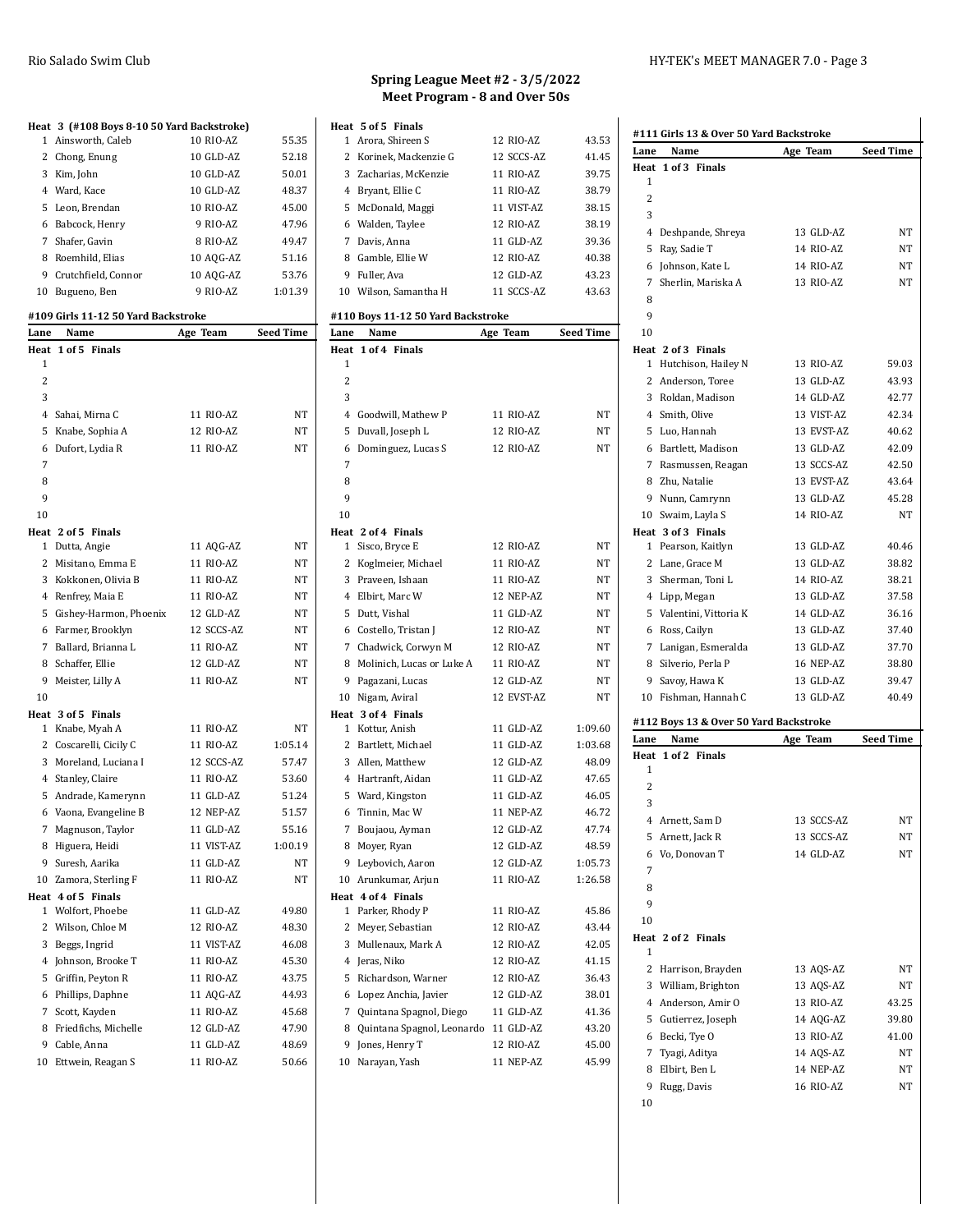| Lane           | Name                                 | Age Team               | Seed Time |
|----------------|--------------------------------------|------------------------|-----------|
| Heat           | 1 of 5 Finals                        |                        |           |
| 1              |                                      |                        |           |
| $\overline{c}$ |                                      |                        |           |
| 3              |                                      |                        |           |
|                | 4 Caswell, Harlow G                  | 10 RIO-AZ              | NT        |
|                | 5 Tatz, Sophia                       | 10 VIST-AZ             | ΝT        |
| 6              | Lutz, Cameron                        | 9 GLD-AZ               | NT        |
| 7              |                                      |                        |           |
| 8              |                                      |                        |           |
| 9              |                                      |                        |           |
| 10             |                                      |                        |           |
|                | Heat 2 of 5 Finals                   |                        |           |
|                | 1 McCrea, Madison                    | 9 RIO-AZ               | NT        |
|                | 2 Wong, Monique H                    | 10 RIO-AZ              | NT        |
|                | 3 Kimbrell, Elsie V                  | 8 NEP-AZ               | NT        |
|                | 4 Singhai, Aanya                     | 8 EVST-AZ              | NT        |
|                | 5 Fleming, Hayden                    | 9 AQS-AZ               | <b>NT</b> |
|                | 6 Tatum, Gavril                      | 10 GLD-AZ              | NT        |
|                | 7 Gavril, Tatum<br>8 Karthik, Shreya | 10 GLD-AZ              | NT        |
| 9              | Kujawski, Nola                       | 10 GLD-AZ<br>10 GLD-AZ | NT<br>NT  |
|                | 10 Blair, Dani J                     | 10 RIO-AZ              | NT        |
|                | Heat 3 of 5 Finals                   |                        |           |
|                | 1 Russell, Addison                   | 9 GLD-AZ               | NT        |
|                | 2 Yazzie, Saryah T                   | 10 RIO-AZ              | 1:13.38   |
|                | 3 Awender, Aubry A                   | 9 RIO-AZ               | 1:11.12   |
|                | 4 Turnock, Hannah                    | 9 GLD-AZ               | 1:08.22   |
|                | 5 Parsons, Eleanor L                 | 8 SCCS-AZ              | 1:06.89   |
|                | 6 McArthur, Farrah J                 | 9 RIO-AZ               | 1:07.77   |
|                | 7 Gonzales, Ella                     | 9 GLD-AZ               | 1:10.74   |
|                | 8 Levy, Ella J                       | 10 GLD-AZ              | 1:12.78   |
|                | 9 Vaona, Olivia F                    | 10 NEP-AZ              | 1:13.78   |
|                | 10 Griffith, Payton A                | 10 NEP-AZ              | NT        |
|                | Heat 4 of 5 Finals                   |                        |           |
|                | 1 Herrig, Malia                      | 8 RIO-AZ               | 1:04.34   |
|                | 2 Castillo, Kara L                   | 10 RIO-AZ              | 1:02.55   |
|                | 3 Smith, Josephine B                 | 10 GLD-AZ              | 1:00.40   |
|                | 4 Moore, Adele R                     | 10 RIO-AZ              | 59.25     |
|                | 5 Rosenberg, Julia                   | 10 VIST-AZ             | 59.03     |
|                | 6 Pence, Presley                     | 10 RIO-AZ              | 59.08     |
|                | 7 Maldonado, Anna V                  | 10 RIO-AZ              | 59.65     |
|                | 8 Jackominic, Justice                | 10 GLD-AZ              | 1:00.87   |
|                | 9 Link, Hayden P                     | 10 RIO-AZ              | 1:03.18   |
|                | 10 Henson, Emalee                    | 10 GLD-AZ              | 1:05.38   |
|                | Heat 5 of 5 Finals                   |                        |           |
|                | 1 Germie, Mikaela                    | 8 RIO-AZ               | 58.63     |
|                | 2 Bloom, Mackenna                    | 10 RIO-AZ              | 56.65     |
|                | 3 Tinnin, Kyla P                     | 9 NEP-AZ               | 51.81     |
|                | 4 Minhas, Baani K                    | 10 NEP-AZ              | 51.31     |
|                | 5 Thor, Karly                        | 10 GLD-AZ              | 48.65     |
|                | 6 Holm, Delaney G                    | 10 GLD-AZ              | 48.69     |
|                | 7 Ross, Leila N                      | 10 GLD-AZ              | 51.46     |
|                | 8 Elias, Maddy J                     | 10 RIO-AZ              | 54.42     |
| 9              | Zaffos, Selah R                      | 10 NEP-AZ              | 57.34     |
|                | 10 Allen, Neveya                     | 9 RIO-AZ               | 58.81     |

# **Spring League Meet #2 - 3/5/2022 Meet Program - 8 and Over 50s**

|              | #114 Boys 8-10 50 Yard Breaststroke   |            |                  |
|--------------|---------------------------------------|------------|------------------|
| Lane         | Name                                  | Age Team   | Seed Time        |
| Heat         | 1 of 3 Finals                         |            |                  |
| 1            |                                       |            |                  |
| 2            |                                       |            |                  |
| 3            |                                       |            |                  |
|              | 4 Gan, Eric                           | 9 EVST-AZ  | NΤ               |
| 5            | Largent, Ashton C                     | 9 GLD-AZ   | XNT              |
| 6            | Rudd, John                            | 10 GLD-AZ  | NT               |
| 7            |                                       |            |                  |
| 8            |                                       |            |                  |
| 9            |                                       |            |                  |
| 10           |                                       |            |                  |
|              | Heat 2 of 3 Finals                    |            |                  |
| 1            | Baran, James R                        | 9 NEP-AZ   | NΤ               |
| 2            | Munoz, Mattox                         | 9 GLD-AZ   | NT               |
| 3            | Zhu, Gavin                            | 9 EVST-AZ  | NT               |
|              | 4 Wiley, Jameson R                    | 9 NEP-AZ   | NΤ               |
|              | 5 Jin, Timothy                        | 9 EVST-AZ  | NT               |
|              | 6 Henry, Luke                         | 10 AQS-AZ  | NΤ               |
|              | 7 Foster, Mason R                     | 9 RIO-AZ   | NT               |
|              | 8 Keck, Logan                         | 10 GLD-AZ  | NT               |
| 9            | Harris, Ian                           | 9 GLD-AZ   | NΤ               |
| 10           | Doughty, Liam                         | 9 GLD-AZ   | NT               |
|              | Heat 3 of 3 Finals                    |            |                  |
|              | 1 Goodwill, Chisum J                  | 8 RIO-AZ   | NΤ               |
| $\mathbf{2}$ | Bugueno, Ben                          | 9 RIO-AZ   | 1:08.69          |
|              | 3 Chong, Enung                        | 10 GLD-AZ  | 1:00.75          |
|              | 4 Ward, Kace                          | 10 GLD-AZ  | 53.81            |
| 5            | Crutchfield, Connor                   | 10 AQG-AZ  | 50.29            |
|              | 6 Kim, John                           | 10 GLD-AZ  | 50.54            |
| 7            | Roemhild, Elias                       | 10 AQG-AZ  | 56.70            |
|              | 8 Vandenbark, Truitt                  | 8 RIO-AZ   | 1:03.32          |
|              | 9 Parsons, Ryan L                     | 10 SCCS-AZ | 1:24.61          |
| 10           | Murphy, Seamus P                      | 9 NEP-AZ   | NT               |
|              |                                       |            |                  |
|              | #115 Girls 11-12 50 Yard Breaststroke |            |                  |
| Lane         | Name                                  | Age Team   | <b>Seed Time</b> |
| Heat         | 1 of 5 Finals                         |            |                  |
| 1            |                                       |            |                  |
| 2            |                                       |            |                  |
| 3            |                                       |            |                  |
|              | 4 Sahai, Mirna C                      | 11 RIO-AZ  | ΝT               |
| 5            | Suresh, Aarika                        | 11 GLD-AZ  | NT               |
| 6            | Knabe, Myah A                         | 11 RIO-AZ  | NT               |
| 7            |                                       |            |                  |
| 8            |                                       |            |                  |
| 9            |                                       |            |                  |
| 10           |                                       |            |                  |
|              | Heat 2 of 5 Finals                    |            |                  |
| $\mathbf{1}$ | Rawlings, Khloe                       | 12 SCCS-AZ | NΤ               |
|              | 2 Meister, Lilly A                    | 11 RIO-AZ  | NΤ               |
| 3            | Gishey-Harmon, Phoenix                | 12 GLD-AZ  | NT               |
| $^{4}$       | Zamora, Sterling F                    | 11 RIO-AZ  | NT               |
| 5            | Knabe, Sophia A                       | 12 RIO-AZ  | NT               |
|              | 6 Kokkonen, Olivia B                  | 11 RIO-AZ  | NΤ               |
| 7            | Dufort, Lydia R                       | 11 RIO-AZ  | NΤ               |
| 8            | Dutta, Angie                          | 11 AQG-AZ  | NΤ               |
| 9            | Schaffer, Ellie                       | 12 GLD-AZ  | NT               |
| 10           | Misitano, Emma E                      | 11 RIO-AZ  | NT               |

|             | Heat 3 of 5 Finals                   |            |                  |
|-------------|--------------------------------------|------------|------------------|
| $\mathbf 1$ | Andrade, Kamerynn                    | 11 GLD-AZ  | 1:18.66          |
|             | 2 Renfrey, Maia E                    | 11 RIO-AZ  | 1:11.52          |
| 3           | Higuera, Heidi                       | 11 VIST-AZ | 1:06.78          |
|             | 4 Johnson, Brooke T                  | 11 RIO-AZ  | 59.96            |
|             | 5 Fuller, Ava                        | 12 GLD-AZ  | 56.44            |
|             | 6 Moreland, Luciana I                | 12 SCCS-AZ | 57.80            |
| 7           | Ettwein, Reagan S                    | 11 RIO-AZ  | 1:01.96          |
|             | 8 Magnuson, Taylor                   | 11 GLD-AZ  | 1:07.08          |
|             | 9 Coscarelli, Cicily C               | 11 RIO-AZ  | 1:13.89          |
|             | 10 Ballard, Brianna L                | 11 RIO-AZ  | NT               |
|             | Heat 4 of 5 Finals                   |            |                  |
|             | 1 Vaona, Evangeline B                | 12 NEP-AZ  | 54.73            |
|             | 2 Friedfichs, Michelle               | 12 GLD-AZ  | 54.04            |
|             | 3 Earle, Cameron                     | 11 VIST-AZ | 53.57            |
|             | 4 Wilson, Chloe M                    | 12 RIO-AZ  | 53.35            |
| 5           |                                      | 11 RIO-AZ  | 52.53            |
|             | Tregre, Ava M                        |            |                  |
|             | 6 Griffin, Peyton R                  | 11 RIO-AZ  | 53.32            |
| 7           | Beggs, Ingrid                        | 11 VIST-AZ | 53.49            |
|             | 8 Phillips, Daphne                   | 11 AQG-AZ  | 53.82            |
|             | 9 Cable, Anna                        | 11 GLD-AZ  | 54.53            |
|             | 10 Scott, Kayden                     | 11 RIO-AZ  | 56.44            |
|             | Heat 5 of 5 Finals                   |            |                  |
|             | 1 Arora, Shireen S                   | 12 RIO-AZ  | 51.52            |
|             | 2 Sorensen, Shea                     | 12 RIO-AZ  | 47.35            |
|             | 3 Willson, Paige                     | 12 VIST-AZ | 46.38            |
|             | 4 Davis, Anna                        | 11 GLD-AZ  | 46.01            |
|             | 5 McDonald, Maggi                    | 11 VIST-AZ | 43.38            |
|             | 6 McClure, Ruby A                    | 12 SCCS-AZ | 43.83            |
|             | 7 Wilson, Samantha H                 | 11 SCCS-AZ | 46.14            |
|             |                                      |            |                  |
| 8           | Korinek, Mackenzie G                 | 12 SCCS-AZ | 46.85            |
| 9           | Bryant, Ellie C                      | 11 RIO-AZ  | 47.85            |
|             | 10 Wolfort, Phoebe                   | 11 GLD-AZ  | 52.29            |
|             | #116 Boys 11-12 50 Yard Breaststroke |            |                  |
| Lane        | Name                                 | Age Team   | <b>Seed Time</b> |
|             | Heat 1 of 4 Finals                   |            |                  |
| 1           |                                      |            |                  |
|             | 2 Molinich, Lucas or Luke A          | 11 RIO-AZ  | NΤ               |
| 3           |                                      | 12 GLD-AZ  | NΤ               |
|             | Pagazani, Lucas                      | 11 RIO-AZ  |                  |
|             | 4 Praveen, Ishaan                    |            | NΤ               |
|             | 5 Chadwick, Corwyn M                 | 12 RIO-AZ  | NT               |
|             | 6 Koglmeier, Michael                 | 11 RIO-AZ  | NT               |
|             | 7 Dutt, Vishal                       | 11 GLD-AZ  | NΤ               |
| 8           | Goodwill, Mathew P                   | 11 RIO-AZ  | NΤ               |
| 9           |                                      |            |                  |
| 10          |                                      |            |                  |
|             | Heat 2 of 4 Finals                   |            |                  |
|             | 1 Garrigus, Julien                   | 12 AQS-AZ  | NT               |
|             | 2 Sisco, Bryce E                     | 12 RIO-AZ  | NΤ               |
|             | 3 Duvall, Joseph L                   | 12 RIO-AZ  | NΤ               |
|             | 4 Kottur, Anish                      | 11 GLD-AZ  | 1:21.21          |
|             | 5 Bartlett, Michael                  | 11 GLD-AZ  | 1:05.44          |
|             | 6 Leybovich, Aaron                   | 12 GLD-AZ  | 1:10.66          |
|             | 7 Arunkumar, Arjun                   | 11 RIO-AZ  | 1:25.70          |
|             | 8 Nigam, Aviral                      | 12 EVST-AZ | NΤ               |
|             | 9 Costello, Tristan J                | 12 RIO-AZ  | NΤ               |
|             | 10 Dominguez, Lucas S                | 12 RIO-AZ  | NΤ               |
|             |                                      |            |                  |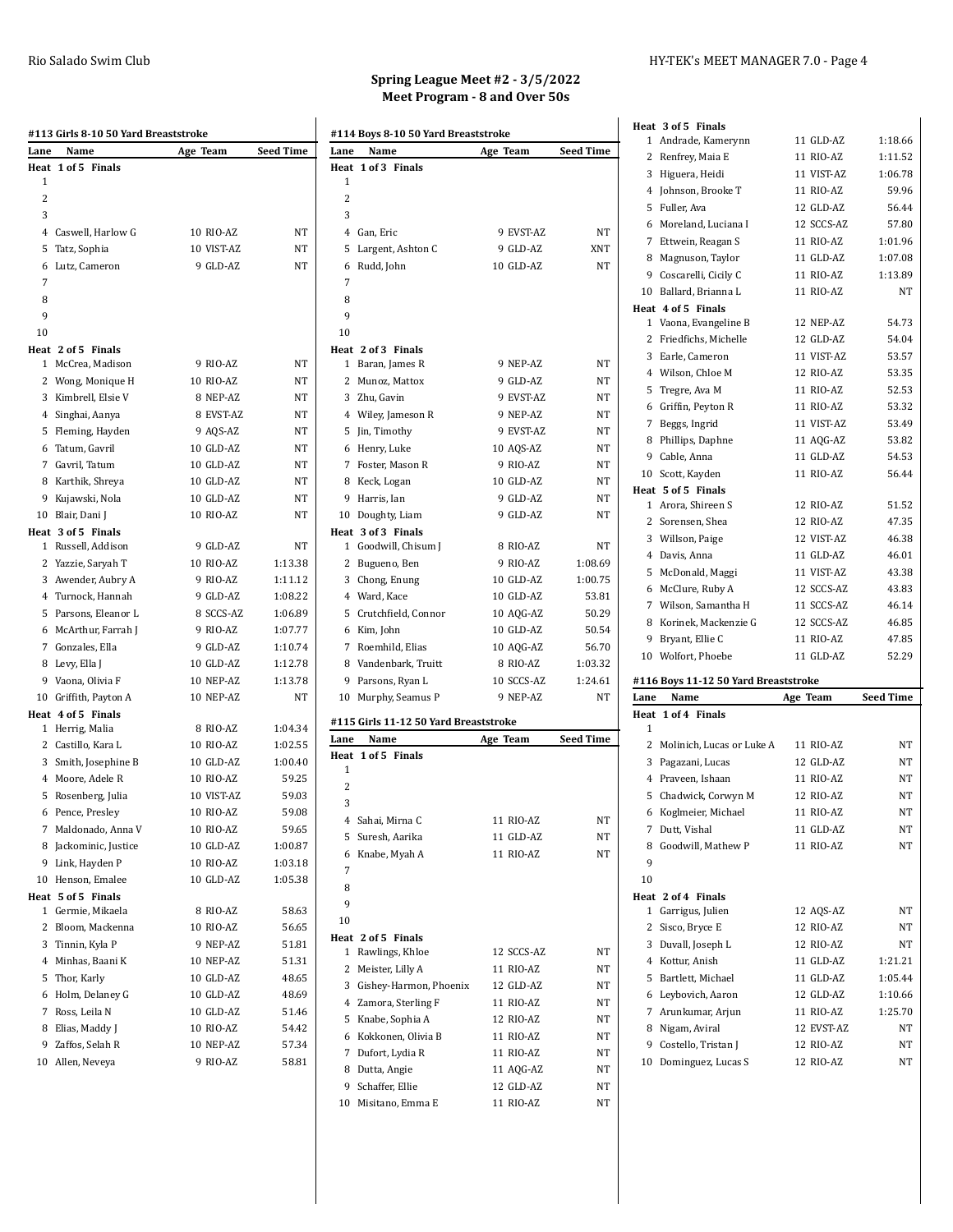| Spring League Meet #2 - 3/5/2022 |  |
|----------------------------------|--|
| Meet Program - 8 and Over 50s    |  |

### **Heat 3 (#116 Boys 11-12 50 Yard Breaststroke)** Moyer, Ryan 12 GLD-AZ 1:01.35 2 Hartranft, Aidan 11 GLD-AZ 56.03 Boujaou, Ayman 12 GLD-AZ 53.83 Narayan, Yash 11 NEP-AZ 52.43 Meyer, Sebastian 12 RIO-AZ 49.15 Quintana Spagnol, Diego 11 GLD-AZ 49.48 Mullenaux, Mark A 12 RIO-AZ 52.89 Allen, Matthew 12 GLD-AZ 55.45 Tinnin, Mac W 11 NEP-AZ 57.38 Parker, Rhody P 11 RIO-AZ 1:01.42 **Heat 4 of 4 Finals** Jeras, Niko 12 RIO-AZ 48.66 Barnes, Brayden 12 RIO-AZ 48.22 Hannan, Alex 11 VIST-AZ 46.81 Jones, Henry T 12 RIO-AZ 45.02 Lopez Anchia, Javier 12 GLD-AZ 42.51 Richardson, Warner 12 RIO-AZ 42.59 Elbirt, Marc W 12 NEP-AZ 46.45 Ward, Kingston 11 GLD-AZ 48.20 Quintana Spagnol, Leonardo 11 GLD-AZ 48.59 Hassell, Wynston 12 RIO-AZ 48.90 **#117 Girls 13 & Over 50 Yard Breaststroke Lane Name Age Team Seed Time Heat 1 of 3 Finals** 4 Swaim, Layla S 14 RIO-AZ NT Spiegelglass, Aishlynn K 13 RIO-AZ NT Deshpande, Shreya 13 GLD-AZ NT Burnett, Courtney 13 SCCS-AZ NT **Heat 2 of 3 Finals** Sherlin, Mariska A 13 RIO-AZ NT Ray, Sadie T 14 RIO-AZ 55.59 3 Roldan, Madison 14 GLD-AZ 49.17 Luo, Hannah 13 EVST-AZ 47.76 Anderson, Toree 13 GLD-AZ 45.95 Rasmussen, Reagan 13 SCCS-AZ 47.47 7 Bartlett, Madison 13 GLD-AZ 48.10 Nunn, Camrynn 13 GLD-AZ 52.44 9 Hutchison, Hailey N 13 RIO-AZ 1:01.45 10 Johnson, Kate L 14 RIO-AZ NT **Heat 3 of 3 Finals** Zhu, Natalie 13 EVST-AZ 45.58 2 Savoy, Hawa K 13 GLD-AZ 44.01 3 Silverio, Perla P 16 NEP-AZ 40.75 Ross, Cailyn 13 GLD-AZ 40.07 Valentini, Vittoria K 14 GLD-AZ 38.54 Lane, Grace M 13 GLD-AZ 40.06 Lanigan, Esmeralda 13 GLD-AZ 40.71 Fishman, Hannah C 13 GLD-AZ 43.39 Lipp, Megan 13 GLD-AZ 44.37 Pearson, Kaitlyn 13 GLD-AZ 45.94

|         | #118 Boys 13 & Over 50 Yard Breaststroke  |                       |                  |
|---------|-------------------------------------------|-----------------------|------------------|
| Lane    | Name                                      | Age Team              | <b>Seed Time</b> |
| Heat    | 1 of 2 Finals                             |                       |                  |
| 1       |                                           |                       |                  |
| 2       |                                           |                       |                  |
| 3       |                                           |                       |                  |
| 5       | 4 Rawlings, Tagg T                        | 15 SCCS-AZ            | NΤ               |
| 6       | Tyagi, Aditya<br>Lair, Max                | 14 AQS-AZ             | NΤ<br>NT         |
| 7       |                                           | 13 AQS-AZ             |                  |
| 8       |                                           |                       |                  |
| 9       |                                           |                       |                  |
| 10      |                                           |                       |                  |
|         | Heat 2 of 2 Finals                        |                       |                  |
| 1       |                                           |                       |                  |
|         | 2 Harrison, Brayden                       | 13 AQS-AZ             | NT               |
|         | 3 Becki, Tye O                            | 13 RIO-AZ             | 59.03            |
|         | 4 Gutierrez, Joseph                       | 14 AQG-AZ             | 43.26            |
|         | 5 Elbirt, Ben L                           | 14 NEP-AZ             | 40.43            |
|         | 6 Vo, Donovan T                           | 14 GLD-AZ             | 41.43            |
|         | 7 Anderson, Amir O                        | 13 RIO-AZ             | 48.25            |
|         | 8 Arnett, Jack R                          | 13 SCCS-AZ            | NΤ               |
|         | 9 Arnett, Sam D                           | 13 SCCS-AZ            | NΤ               |
| 10      |                                           |                       |                  |
|         |                                           |                       |                  |
| Lane    | #119 Girls 8-10 50 Yard Butterfly<br>Name | Age Team              | <b>Seed Time</b> |
| Heat    | 1 of 5 Finals                             |                       |                  |
| 1       |                                           |                       |                  |
|         | 2 Herrig, Malia                           | 8 RIO-AZ              | NΤ               |
|         | 3 Ritchie, Rylan                          | 8 RIO-AZ              | NΤ               |
|         | 4 Russell, Addison                        | 9 GLD-AZ              | NΤ               |
|         | 5 Kimbrell, Elsie V                       | 8 NEP-AZ              | NΤ               |
|         | 6 Parsons, Eleanor L                      | 8 SCCS-AZ             | NT               |
|         | 7 Fleming, Hayden                         | 9 AQS-AZ              | NΤ               |
| 8       | Karthik, Shreya                           | 10 GLD-AZ             | NT               |
| 9       |                                           |                       |                  |
| 10      |                                           |                       |                  |
|         | Heat 2 of 5 Finals                        |                       |                  |
|         | 1 Griffith, Payton A                      | 10 NEP-AZ             | NT               |
| 2       | Rosenberg, Julia                          | 10 VIST-AZ            | NΤ               |
| 3       | Tatum, Gavril                             | 10 GLD-AZ             | NΤ               |
| 4       | Kujawski, Nola                            | 10 GLD-AZ             | NΤ               |
| 5       | Lutz, Cameron                             | 9 GLD-AZ              | NT               |
| 6       | Gavril, Tatum                             |                       | NT               |
|         |                                           | 10 GLD-AZ             |                  |
| 7       | McCrea, Madison                           | 9 RIO-AZ              | NΤ               |
|         | 8 Dorris, Kayli                           | 9 RIO-AZ              | <b>NT</b>        |
| 9       | Singhai, Aanya                            | 8 EVST-AZ             | NΤ               |
| 10      | Tolson, Maleah                            | 8 RIO-AZ              | NΤ               |
| Heat    | 3 of 5 Finals                             |                       |                  |
| 1       | Blair, Dani J                             | 10 RIO-AZ             | NΤ               |
| 2       | Turnock, Hannah                           | 9 GLD-AZ              | 1:12.84          |
| 3       | Link, Hayden P                            | 10 RIO-AZ             | 1:03.61          |
| 4       | Pence, Presley                            | 10 RIO-AZ             | 1:01.71          |
| 5       | Elias, Maddy J                            | 10 RIO-AZ             | 58.76            |
| 6       | Gonzales, Ella                            | 9 GLD-AZ              | 59.41            |
|         | 7 Yazzie, Saryah T                        | 10 RIO-AZ             | 1:03.28          |
| 8       | Levy, Ella J                              | 10 GLD-AZ             | 1:12.64          |
| 9<br>10 | Germie, Mikaela<br>Vaona, Olivia F        | 8 RIO-AZ<br>10 NEP-AZ | NΤ<br>NΤ         |

#### Rio Salado Swim Club HY-TEK's MEET MANAGER 7.0 - Page 5

| Heat 4 of 5 Finals                        |                        |                     |
|-------------------------------------------|------------------------|---------------------|
| 1 Henson, Emalee                          | 10 GLD-AZ              | 58.40               |
| 2 Allen, Neveya                           | 9 RIO-AZ               | 55.37               |
| 3 McArthur, Farrah J                      | 9 RIO-AZ               | 54.00               |
| 4 Moore, Adele R                          | 10 RIO-AZ              | 52.66               |
| 5 Castillo, Kara L                        | 10 RIO-AZ              | 52.22               |
| 6 Smith, Josephine B                      | 10 GLD-AZ              | 52.34               |
| 7 Maldonado, Anna V                       | 10 RIO-AZ              | 53.61               |
| 8 Jackominic, Justice                     | 10 GLD-AZ              | 54.08               |
| 9 Jessop, Kaitlynn                        | 9 RIO-AZ               | 55.40               |
| 10 Awender, Aubry A                       | 9 RIO-AZ               | 58.74               |
| Heat 5 of 5 Finals                        |                        |                     |
| 1 Johnson, Allie L                        | 10 RIO-AZ              | 51.14               |
| 2 Ross, Leila N                           | 10 GLD-AZ              | 50.84               |
| 3 Tatz, Sophia                            | 10 VIST-AZ             | 45.47               |
| 4 Thor, Karly                             | 10 GLD-AZ              | 43.87               |
| 5 Minhas, Baani K                         | 10 NEP-AZ              | 41.41               |
| 6 Holm, Delaney G                         | 10 GLD-AZ              | 43.83               |
| 7 Tinnin, Kyla P                          | 9 NEP-AZ               | 45.08               |
| 8 Zaffos, Selah R                         | 10 NEP-AZ              | 46.61               |
| 9 Gibbons, Abby                           | 10 RIO-AZ              | 51.12               |
| 10 Bloom, Mackenna                        | 10 RIO-AZ              | 52.15               |
|                                           |                        |                     |
| #120 Boys 8-10 50 Yard Butterfly          |                        |                     |
| Lane<br>Name                              | Age Team               | <b>Seed Time</b>    |
| Heat 1 of 3 Finals                        |                        |                     |
| 1                                         |                        |                     |
| 2                                         |                        |                     |
| 3 Zhu, Gavin                              | 9 EVST-AZ              | NΤ                  |
|                                           |                        |                     |
| 4 Murphy, Seamus P                        | 9 NEP-AZ               | NΤ                  |
| 5 Shafer, Gavin                           | 8 RIO-AZ               | NΤ                  |
| 6 Henry, Luke                             | 10 AQS-AZ              | NT                  |
| Doughty, Liam<br>7                        | 9 GLD-AZ               | NΤ                  |
| 8                                         |                        |                     |
| 9                                         |                        |                     |
| 10                                        |                        |                     |
| Heat 2 of 3 Finals                        |                        |                     |
| 1 Keck, Logan                             | 10 GLD-AZ              | NΤ                  |
| 2 Munoz, Mattox                           | 9 GLD-AZ               | NΤ                  |
| 3 Foster, Mason R                         | 9 RIO-AZ               | NΤ                  |
| 4 Wiley, Jameson R                        | 9 NEP-AZ               | NΤ                  |
| 5 Rudd, John                              | 10 GLD-AZ              | NT                  |
| 6<br>Goodwill, Chisum J                   | 8 RIO-AZ               | NT                  |
| 7 Harris, Ian                             | 9 GLD-AZ               | NT                  |
| 8 Burningham, Jack                        | 9 RIO-AZ               | NΤ                  |
| 9<br>Gan, Eric                            | 9 EVST-AZ              | NT                  |
| 10 Jin, Timothy                           | 9 EVST-AZ              | <b>NT</b>           |
| Heat 3 of 3 Finals                        |                        |                     |
| 1 Bugueno, Ben                            | 9 RIO-AZ               | 1:04.42             |
| 2 Vandenbark, Truitt                      | 8 RIO-AZ               | 59.79               |
| 3 Roemhild, Elias                         | 10 AQG-AZ              | 54.97               |
|                                           | 10 GLD-AZ              | 53.99               |
| 4 Chong, Enung                            | 10 RIO-AZ              |                     |
| 5 Ainsworth, Caleb                        |                        | 50.94               |
| 6 Ward, Kace                              | 10 GLD-AZ              | 51.30               |
| 7 Babcock, Henry                          | 9 RIO-AZ               | 54.09               |
| 8 Kim, John                               | 10 GLD-AZ              | 58.92               |
| 9 Largent, Ashton C<br>10 Parsons, Ryan L | 9 GLD-AZ<br>10 SCCS-AZ | X1:00.45<br>1:04.43 |